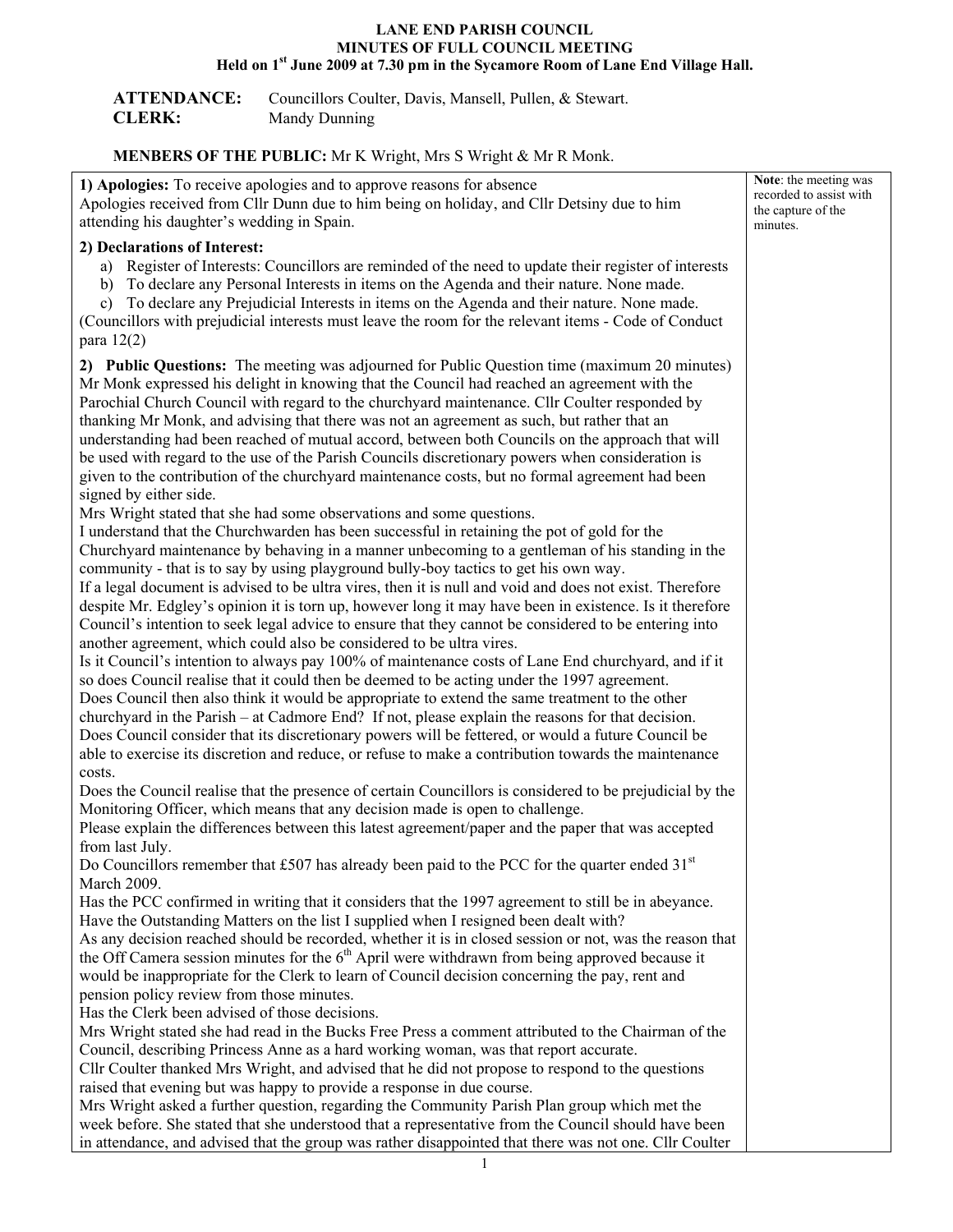| responded that regretfully the representative was unfortunately delayed because of employment<br>reasons, and therefore unable to attend, however the intention was for a Parish Council representative<br>to be in attendance.                                                                                                                                                                                                                                                                                                                                                                                                                                                                                                                                                                                                                                                                                                                                                                                                                                                                                            |                                                                                      |
|----------------------------------------------------------------------------------------------------------------------------------------------------------------------------------------------------------------------------------------------------------------------------------------------------------------------------------------------------------------------------------------------------------------------------------------------------------------------------------------------------------------------------------------------------------------------------------------------------------------------------------------------------------------------------------------------------------------------------------------------------------------------------------------------------------------------------------------------------------------------------------------------------------------------------------------------------------------------------------------------------------------------------------------------------------------------------------------------------------------------------|--------------------------------------------------------------------------------------|
| 3) Minutes: Approval of Minutes of $16th$ March, $6th$ April & $20th$ April, Off Camera Sessions.<br>It was unanimously agreed to withdraw the Minutes of these three closed sessions for ratification as<br>further input to the detail was required to finalise them.<br>The Minutes of the 5 <sup>th</sup> May Annual General Meeting were agreed as a true and accurate record.<br>The Minutes 5 <sup>th</sup> May Full Parish Council Meeting were agreed as a true and accurate record.<br>It was unanimously agreed to withdraw the Minutes of the Off Camera session for $5th$ May for<br>ratification, as there had been comments made by Members present and not present on matters of<br>detail not related to the substance of those Minutes, this so to ensure that both the Clerk and Council<br>were confident that these are a clear record of the discussions that took place.<br>The Minutes of the Annual Parish Meeting of the 11 <sup>th</sup> May were agreed as a true and accurate record.<br>The Minutes of the Committee Minutes 18 <sup>th</sup> May were agreed as a true and accurate record. |                                                                                      |
| Action point review: - from pre reading summary to agree those actions discharged and carried<br>forward.<br>Cllr Coulter read through the Action Point summary to see if any further items could be discharged.<br>Cllr Davis agreed to take on the action with regard to the Communication $\&$ Business Parish Plan<br>(formerly assigned to ex Cllr Achurch). Cllr Coulter confirmed those items discharged, amended and<br>those that were carried forward.                                                                                                                                                                                                                                                                                                                                                                                                                                                                                                                                                                                                                                                           |                                                                                      |
| 6) Finance: - Approval of payment of Accounts for June 09<br>In the absence of the Finance Chair, Cllr Coulter asked if everyone had copies of the papers, it was<br>confirmed that they had. Cllr Davis asked for confirmation of the status of the accounts, the Clerk<br>confirmed that the 3 month reserve account and the current account were still with Yorkshire bank,<br>and that the High Interest Bond would be obtained shortly.                                                                                                                                                                                                                                                                                                                                                                                                                                                                                                                                                                                                                                                                               |                                                                                      |
| Cllr Davis proposed $&$ Cllr Pullen seconded the expenditure. Council resolved the expenditure for the<br>month unanimously.                                                                                                                                                                                                                                                                                                                                                                                                                                                                                                                                                                                                                                                                                                                                                                                                                                                                                                                                                                                               |                                                                                      |
| 6.1 - Year End Accounts: To sign off of the Accounts Year Ending 31 <sup>st</sup> March 09 prior to<br>submission to External Auditors.<br>The Clerk gave a brief overview of the makeup of the papers, and the process followed. Cllr<br>Coulter asked Members if there were any questions on the papers, Members confirmed there were<br>not. Cllr Davis proposed the approval of the year end accounts and Cllr Mansell seconded.<br>Council resolved the approval unanimously.<br>Cllrs Stewart & Coulter both commended the presentation of the Councils Accounts.                                                                                                                                                                                                                                                                                                                                                                                                                                                                                                                                                    | <b>Action:</b> Clerk to<br>complete papers &<br>dispatch. Done.                      |
| 6.2 - LE Community Safety Forum: Annual S137 request £500.00<br>Proposed Cllr Pullen seconded Cllr Stewart and resolved unanimously by Council.                                                                                                                                                                                                                                                                                                                                                                                                                                                                                                                                                                                                                                                                                                                                                                                                                                                                                                                                                                            |                                                                                      |
| 6.3 - Neighbourhood Action Group: S137 request for fun day support £500.00<br>Proposed by Cllr Davis, seconded by Cllr Stewart and resolved unanimously by Council.                                                                                                                                                                                                                                                                                                                                                                                                                                                                                                                                                                                                                                                                                                                                                                                                                                                                                                                                                        |                                                                                      |
| 6.4 LE Sports Association: To note receipt of S137 request for repairs to roof.<br>Council was aware that the responsibility for the repairs to the fabric of the building lay with<br>LESA, as per the detail of the rolling lease. Cllr Davis made it clear to Members that the<br>Association could not sustain these costs, as the financial situation of the Association was not as<br>robust as it had been, and that the Association should be supported in some way. These comments<br>were noted by Council. As no quotations for the work had been seen, Council agreed that it could<br>not make a decision on any financial support at present.                                                                                                                                                                                                                                                                                                                                                                                                                                                                |                                                                                      |
| Council agreed that a "without prejudice" review of the repairs required was needed, and a visit<br>would be undertaken by Cllr Stewart to establish this. That once the detail of the quotations and<br>work intended had been seen, further discussion on the matter would occur at the next Council<br>meeting.                                                                                                                                                                                                                                                                                                                                                                                                                                                                                                                                                                                                                                                                                                                                                                                                         | <b>Action: Cllr Stewart to</b><br>visit.<br>Clerk to add as Agenda<br>item for July. |
| 6.5 Additional Bank Signatory: To identify and agree new fourth signatory.<br>Cllr Pullen proposed that Cllr Stewart should be the fourth signatory; this was seconded by Cllr<br>Davis and resolved unanimously by Council.                                                                                                                                                                                                                                                                                                                                                                                                                                                                                                                                                                                                                                                                                                                                                                                                                                                                                               | <b>Action:</b> Clerk to obtain<br>new bank mandate<br>papers. Done                   |
| 6.6 SITA Trust Grant Application: To agree to grant submission and Councils financial<br>contribution (pre-reading supplied) Cllr Coulter gave an overview of the paper associated with<br>these Minutes. The matched funding of $1/11^{th}$ £2132.72, was proposed by Cllr Stewart and<br>seconded by Cllrs Pullen & Mansell and resolved unanimously by Council.                                                                                                                                                                                                                                                                                                                                                                                                                                                                                                                                                                                                                                                                                                                                                         |                                                                                      |